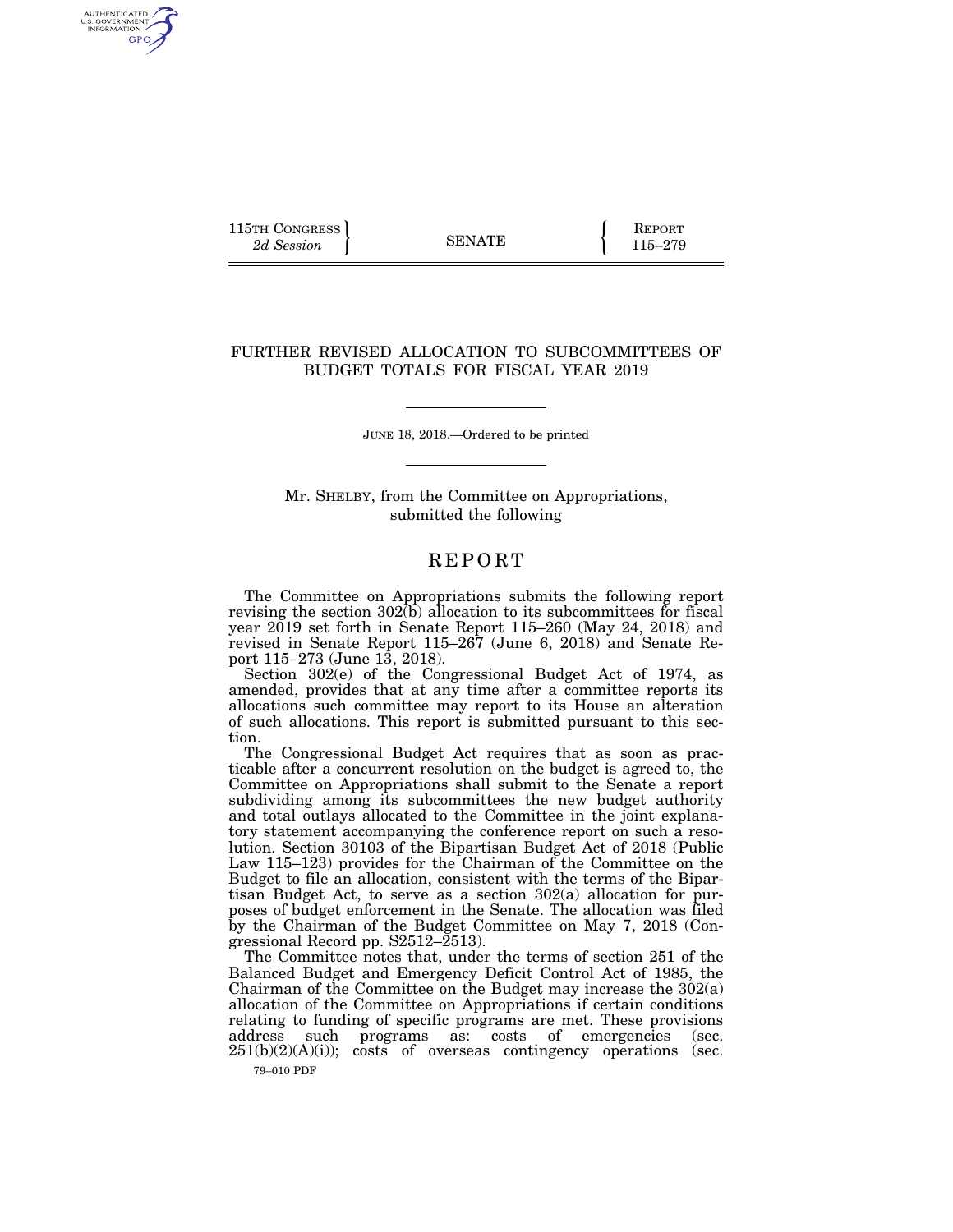$251(b)(2)(A)(ii)$ ; continuing disability reviews and redeterminations (sec.  $251(b)(2)(B)$ ); healthcare fraud and abuse control (sec.  $251(b)(2)(C)$ ; reemployment services and eligibility assessments (sec.  $251(b)(2)(E)$ ); and disaster funding (sec.  $251(b)(2)(D)$ ).

On May 24, 2018, the Committee on Appropriations filed an initial allocation to its subcommittees pursuant to its section 302(a) allocation.

On June 18, 2018, the Committee on the Budget filed a revised 302(a) allocation for the Committee reflecting permissible increases in the fiscal year 2019 discretionary allocation. These reflect an increase of \$921,000,000 in security budget currently designated for overseas contingency operations/global war on terrorism, plus associated outlays.

The further revised allocations to subcommittees for 2019 are set forth below: